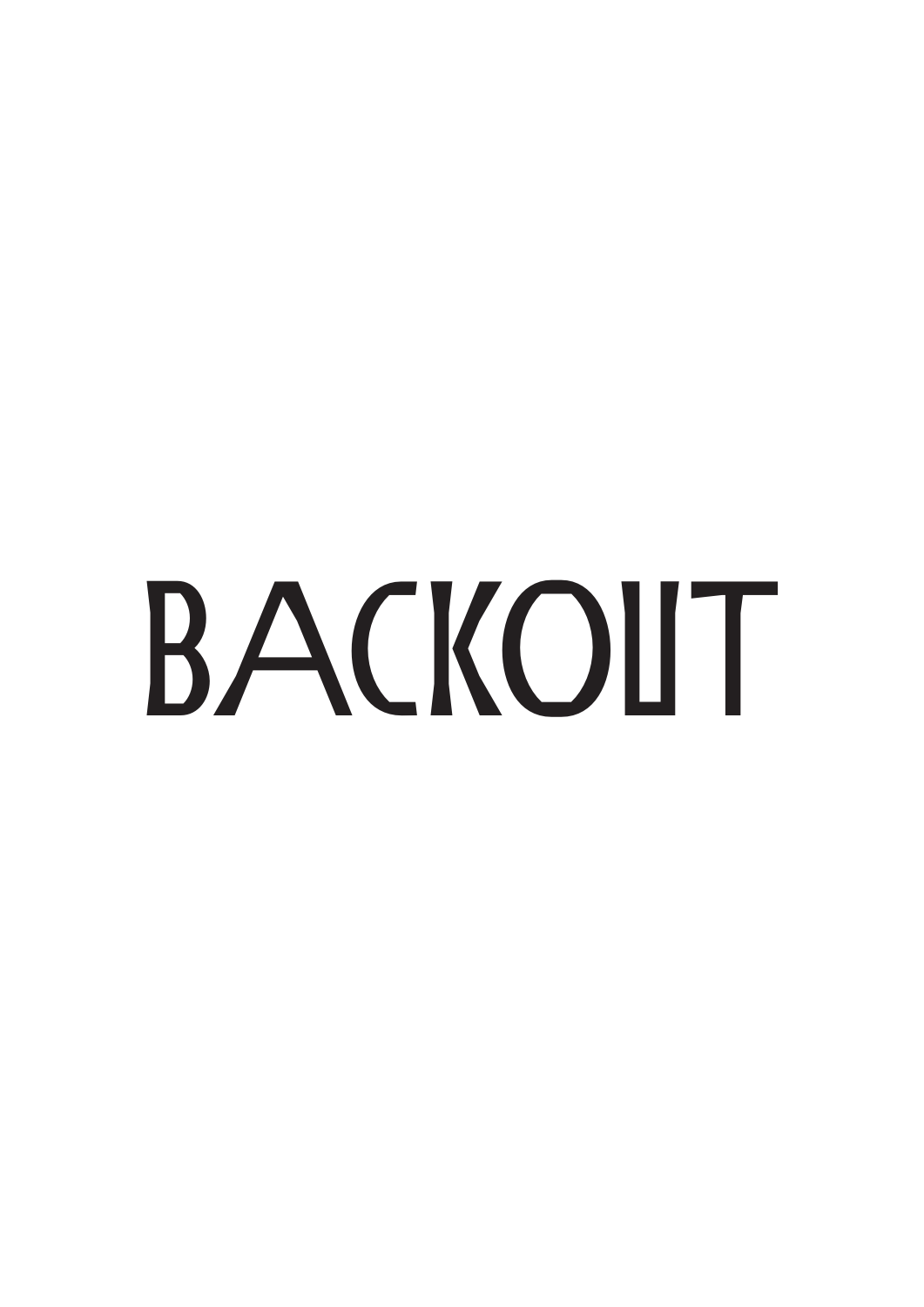#### AISTRALIAN OIITBACK

#### Hawaiian Pluwood

#### Kitsunē **Monogatari**

Ornithorunque dithurambique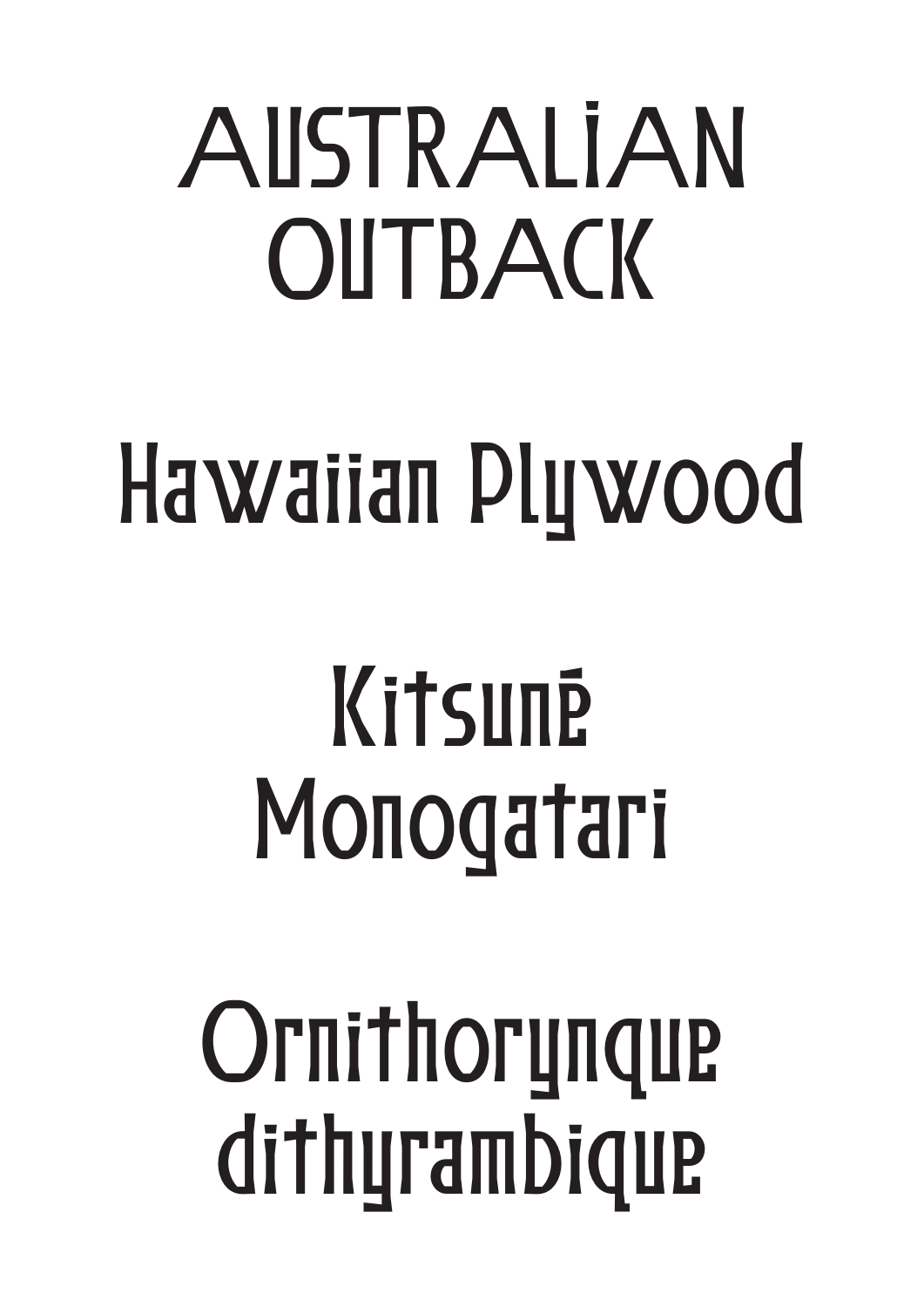Back out, this is the rout! Back out, and shut your mouth! Back out, you ain't got no behaviour! Back out, don't know who could be your saviour!

Bob Marley **E** The Wailers, **«Back Out »**, 1971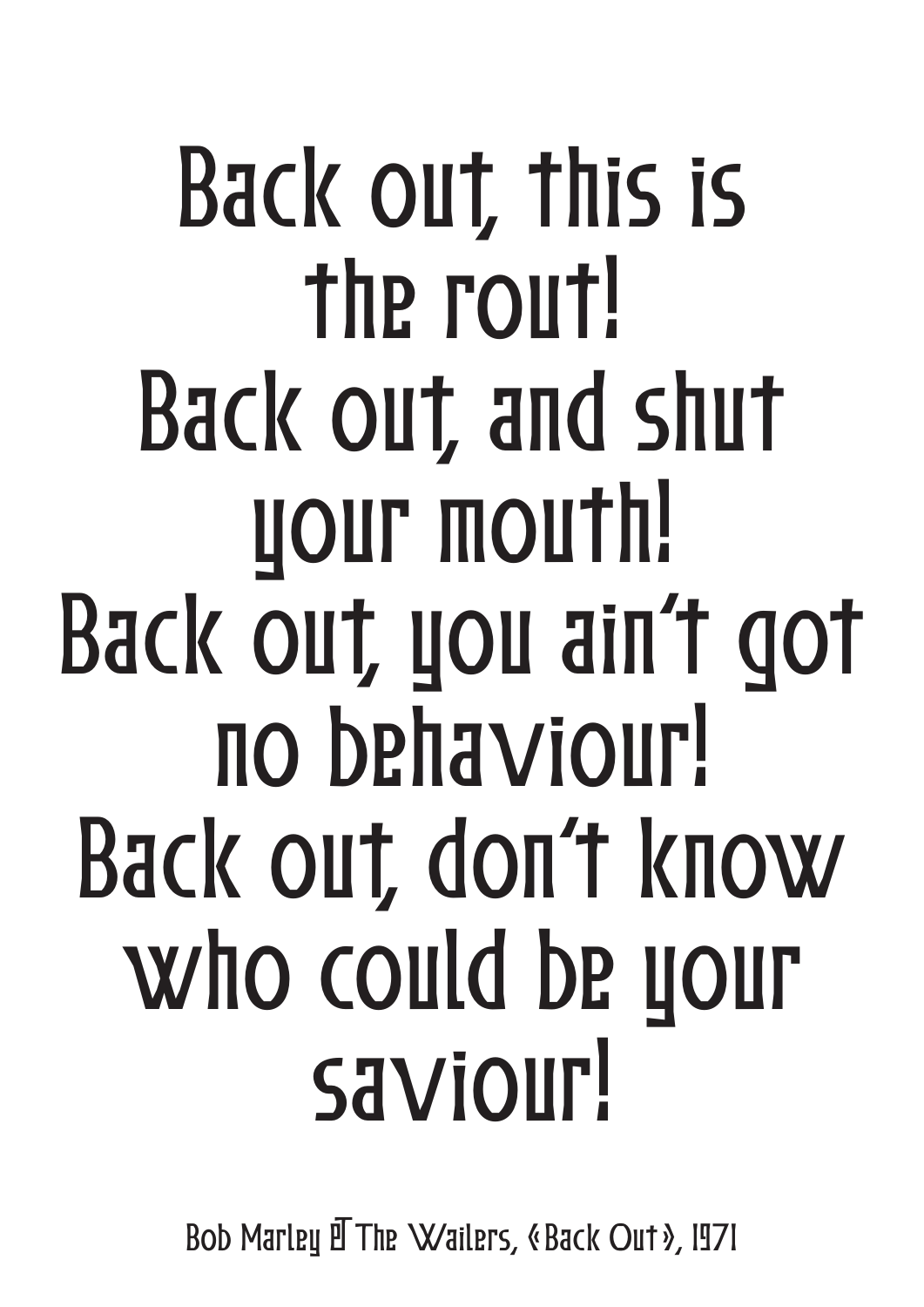#### па Кагі појоп Łukasz Fabiański **ilsselmeer Örimaquarösd** Ätvidabergin kunta **Enographilie** Avril LAvigne Gäliäsäar Kamal SNOOPY MOON Šarūnas Jasikevičius

Extensive language support: all latin-based European languages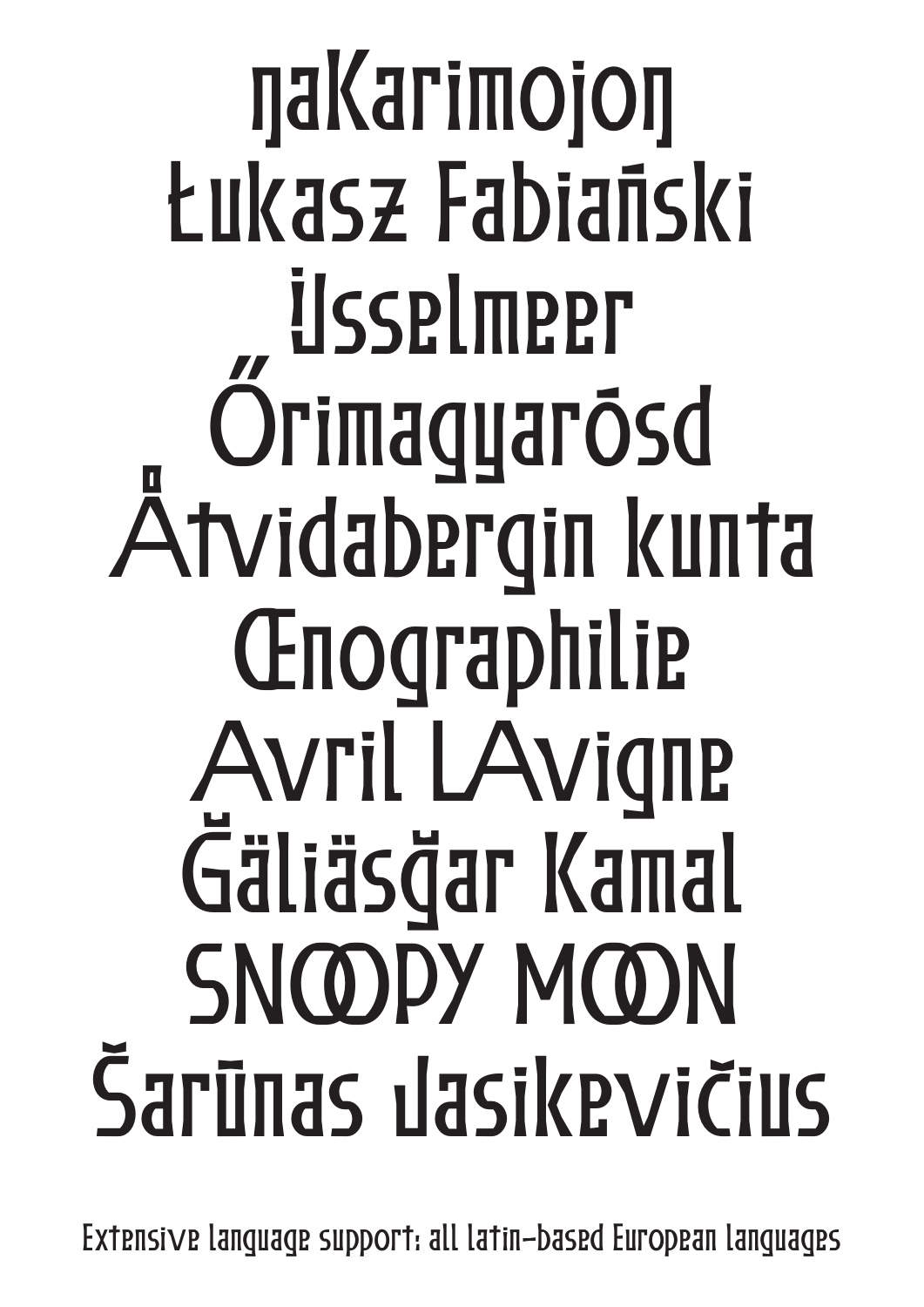#### PARIS CRYPTOFORESTRY ASSOCIATION

#### UNITĂȚILE TERITORIALE AUTONOME DIN STÎNGA Nistrului

#### MARGINALIZED ORIENTATIONS, GENDER IDENTITIES, AND INTERSEX

Real Small Capitals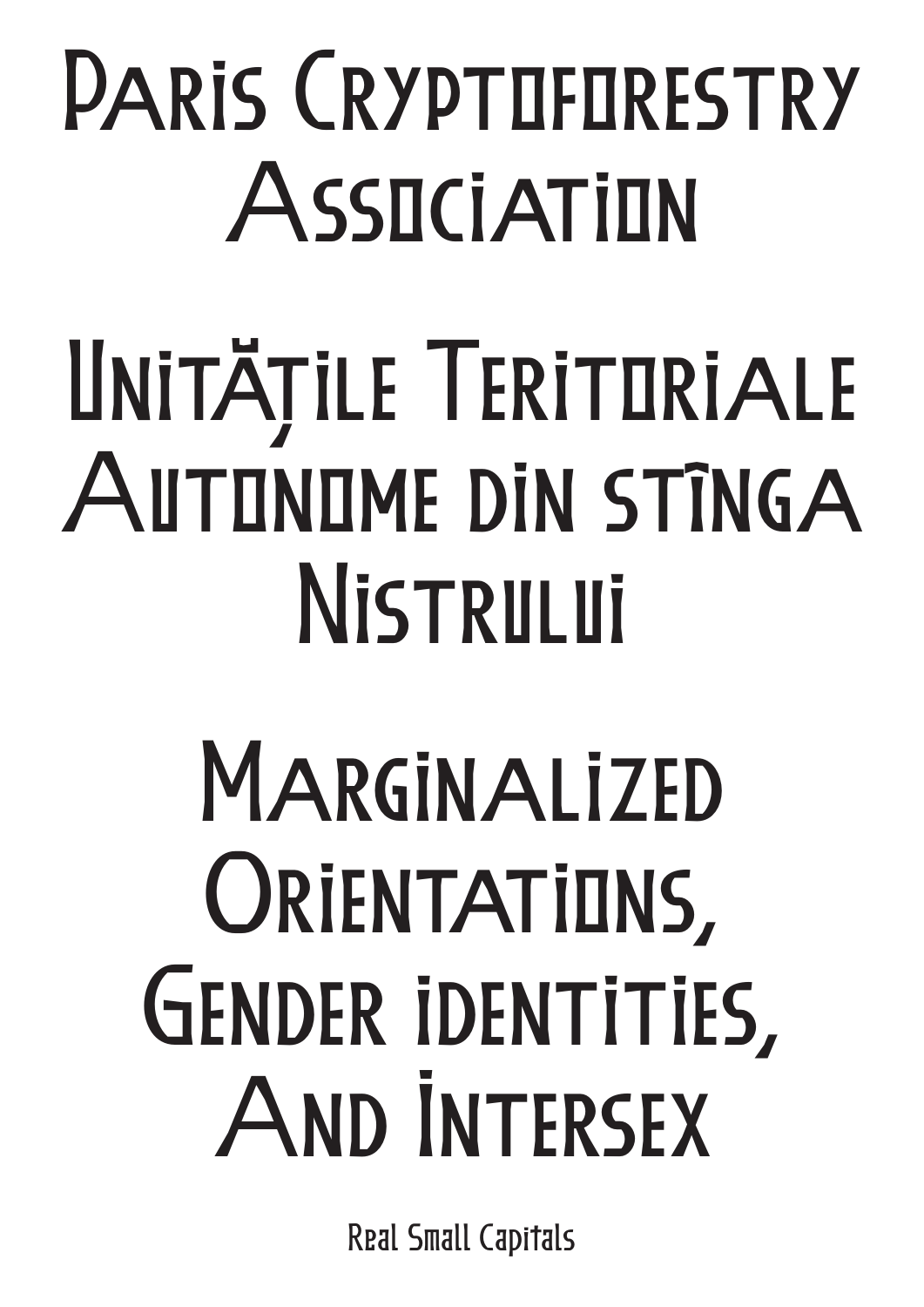

**Special figures**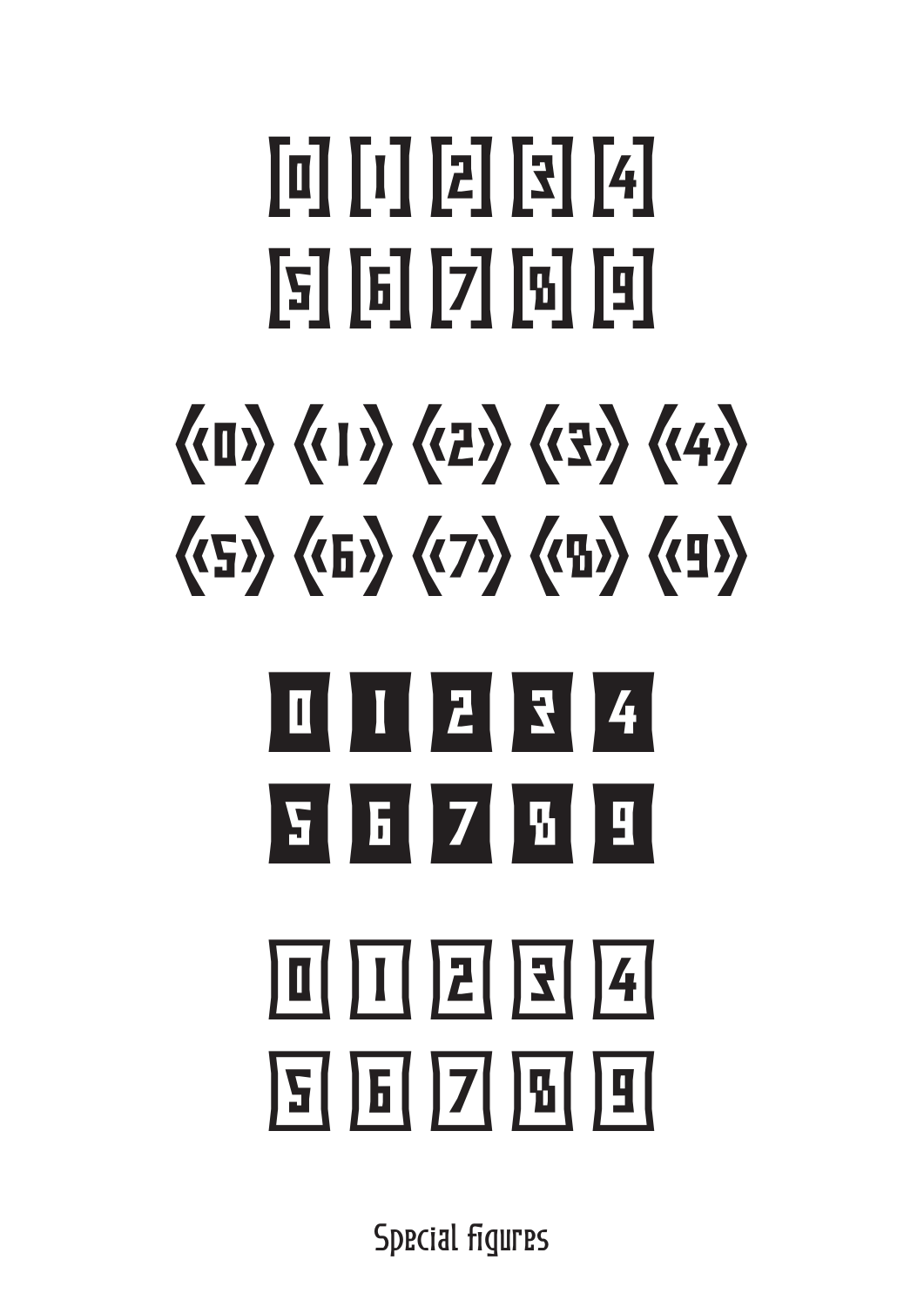## ╔┿┑╙╒╊┑╙┞╔╋┑╙╒╋┑╙┞╔╋┑╙╒╋┑╙

CRAZAVULE

# 

#### ha ha ha ha ha ha ha ha ha

#### | 41 41 41 41 41 41 41 41 41 41 41 4

 $\langle\langle\langle\begin{array}{ccc}\begin{array}{ccc}\end{array}\end{array}\end{array}\rangle\rangle\langle\langle\langle\begin{array}{ccc}\end{array}\end{array}\rangle\rangle\rangle$ 

**Arrows and ornaments**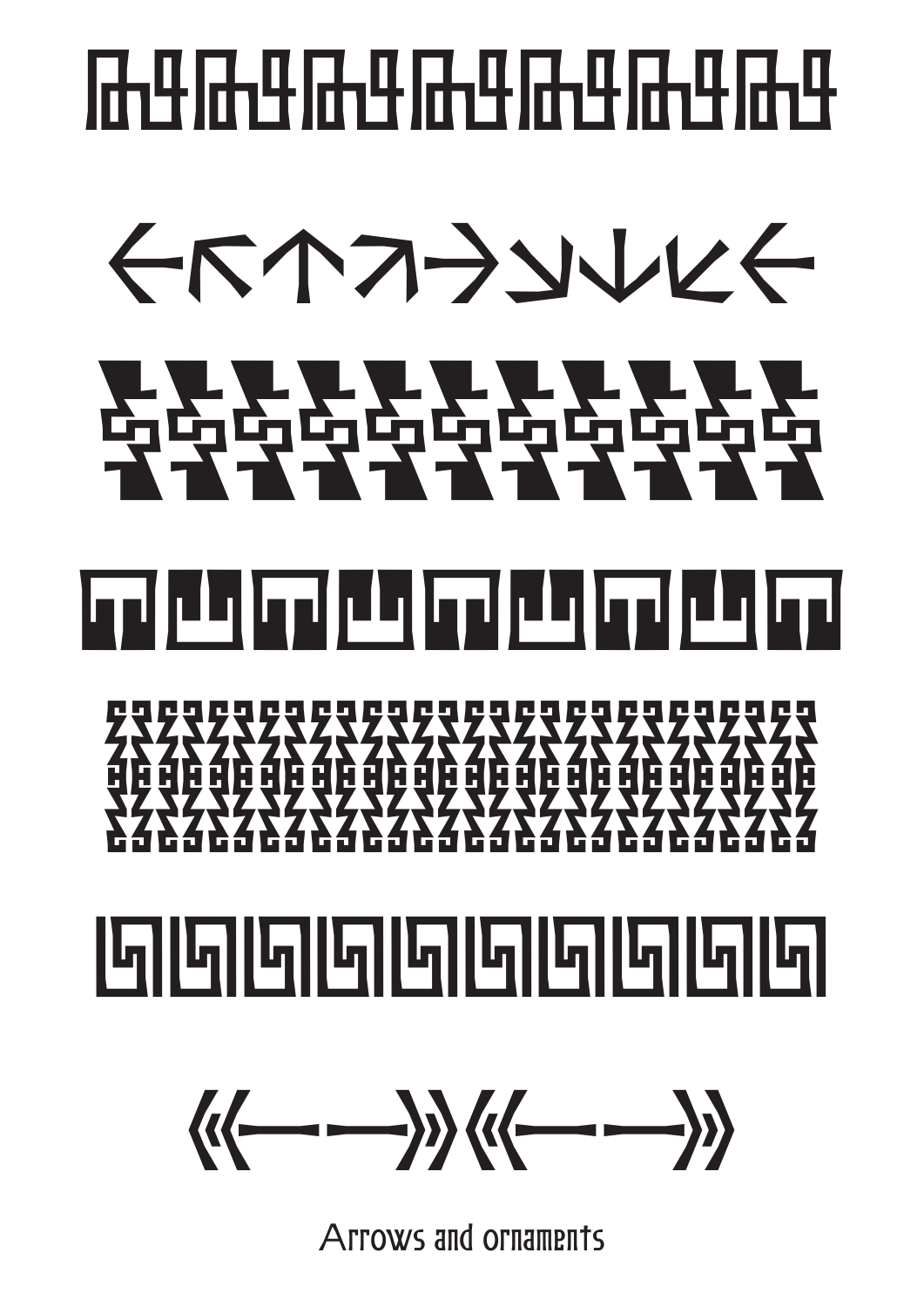# STYLISTIC **SETS**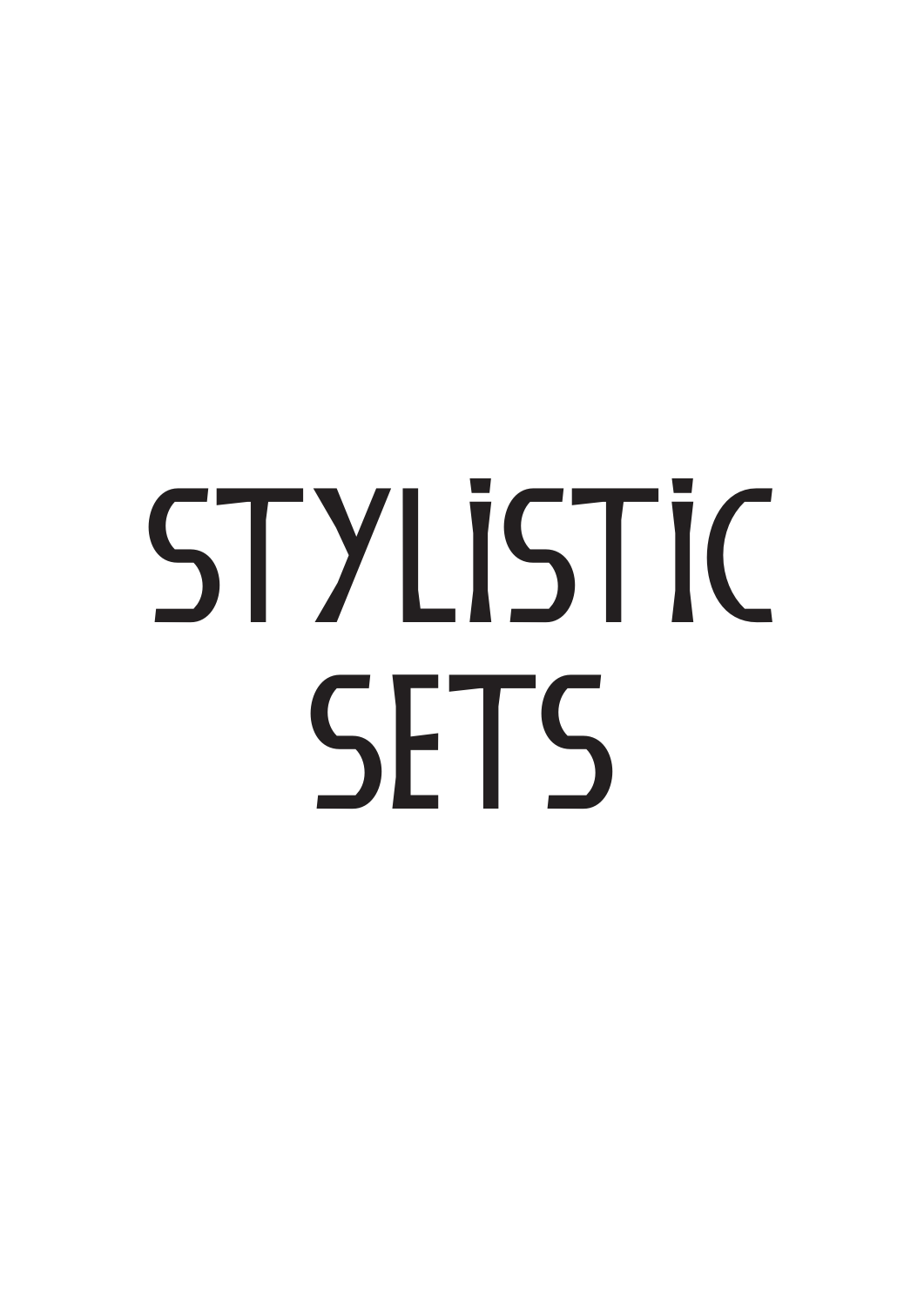### Baccalauréat catastrophique

#### Chevry-Cossigny

#### Sur les pycnides du Sphærotheca des Cucurbitacées

SS01 - Square - makes everything that can be squared, squared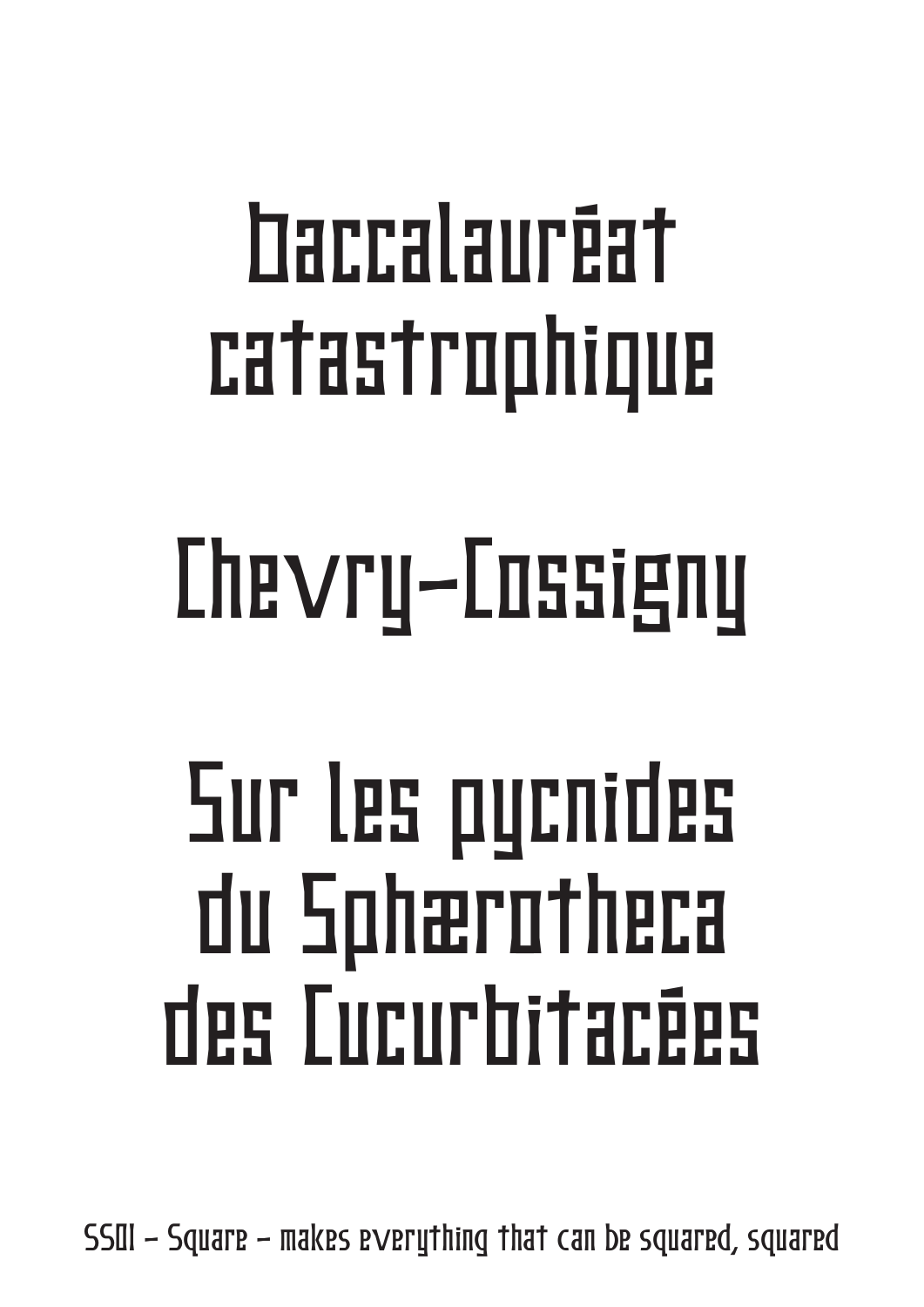

SSOZ - Crazy - capitals with delires de grandeur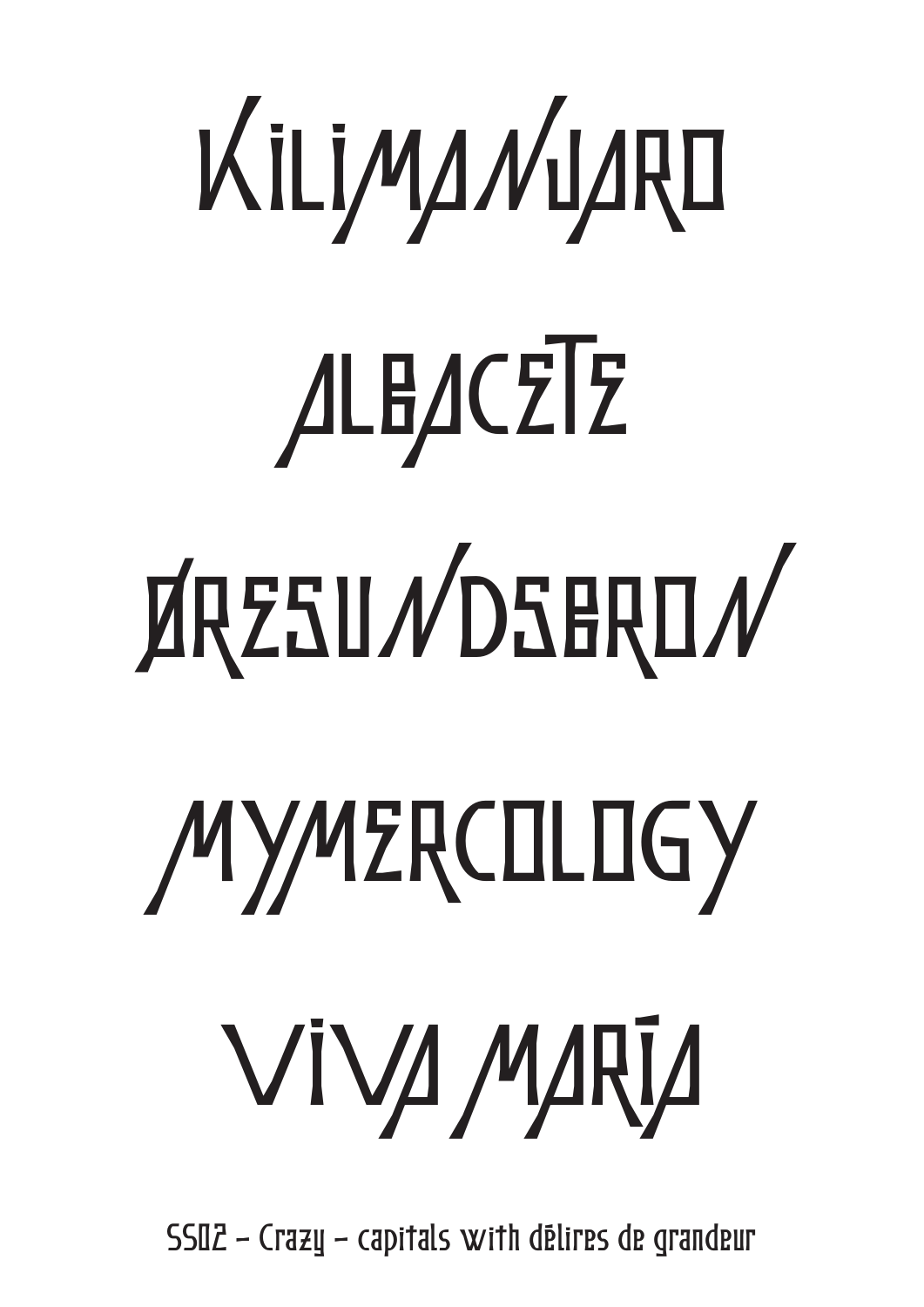# **QUEER ET ØRESIINDSBRON Kargtic Formations**

#### **PROSECCO SPIIMANTE**

SSOR - Deco - original square Q, alternative faces for the S and R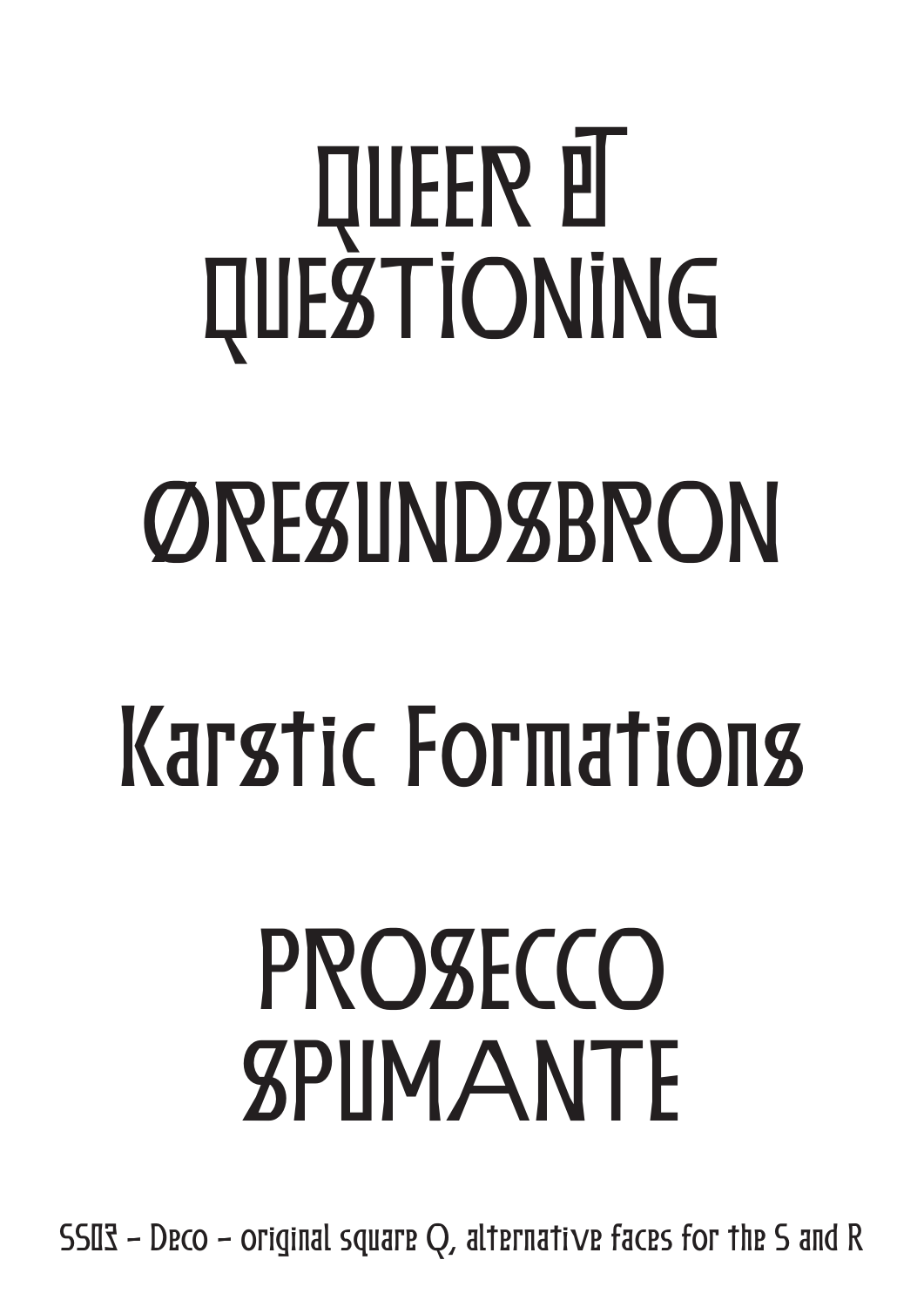# Gray young ghouls Institut d'Agronomie d'İssigny

#### **Vygotsky's** sociocultural theory

#### Agradable **SYSIONEMOND**

 $SSI4 - Alternative$  q and y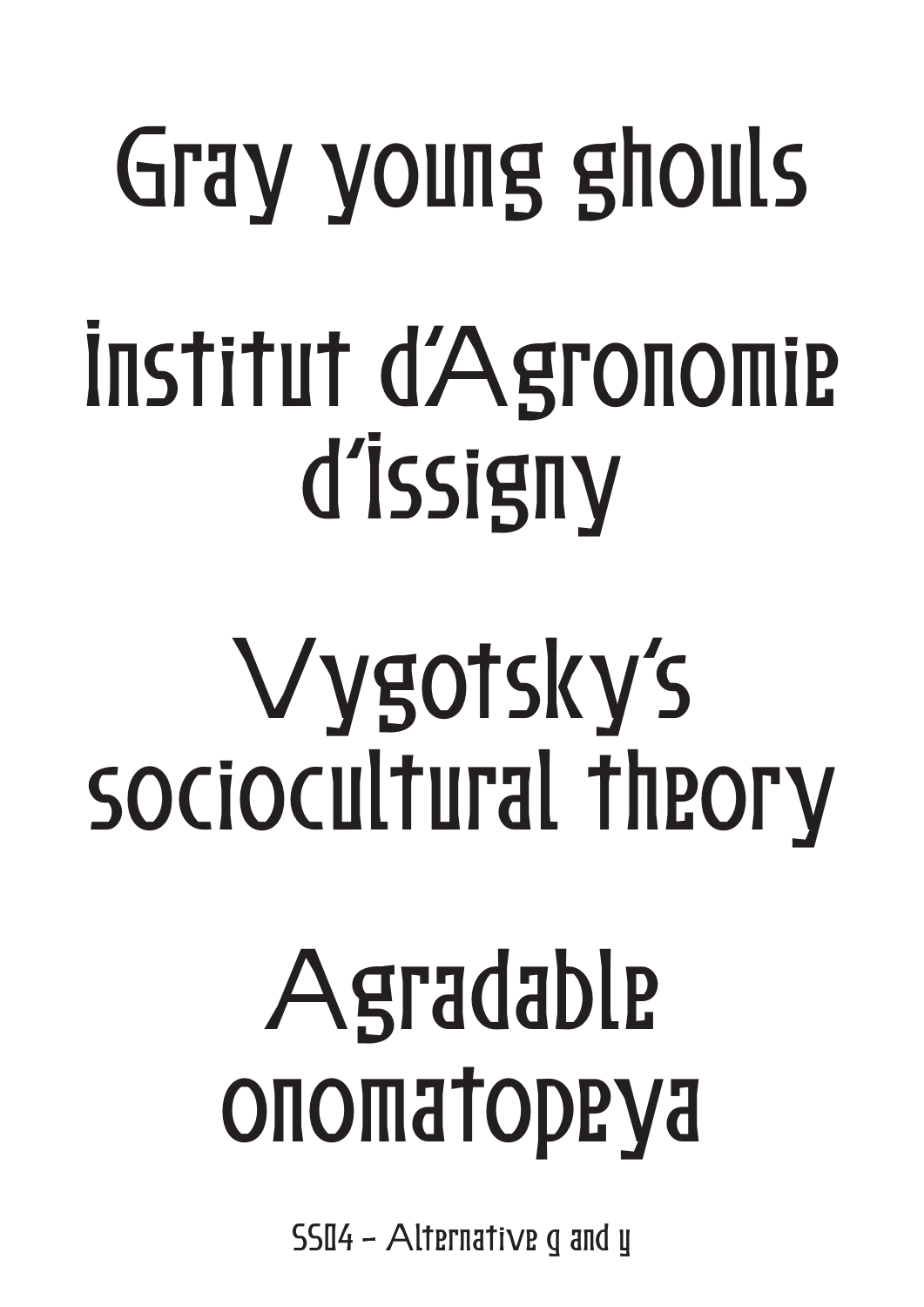# COMPLETE GLYPHSET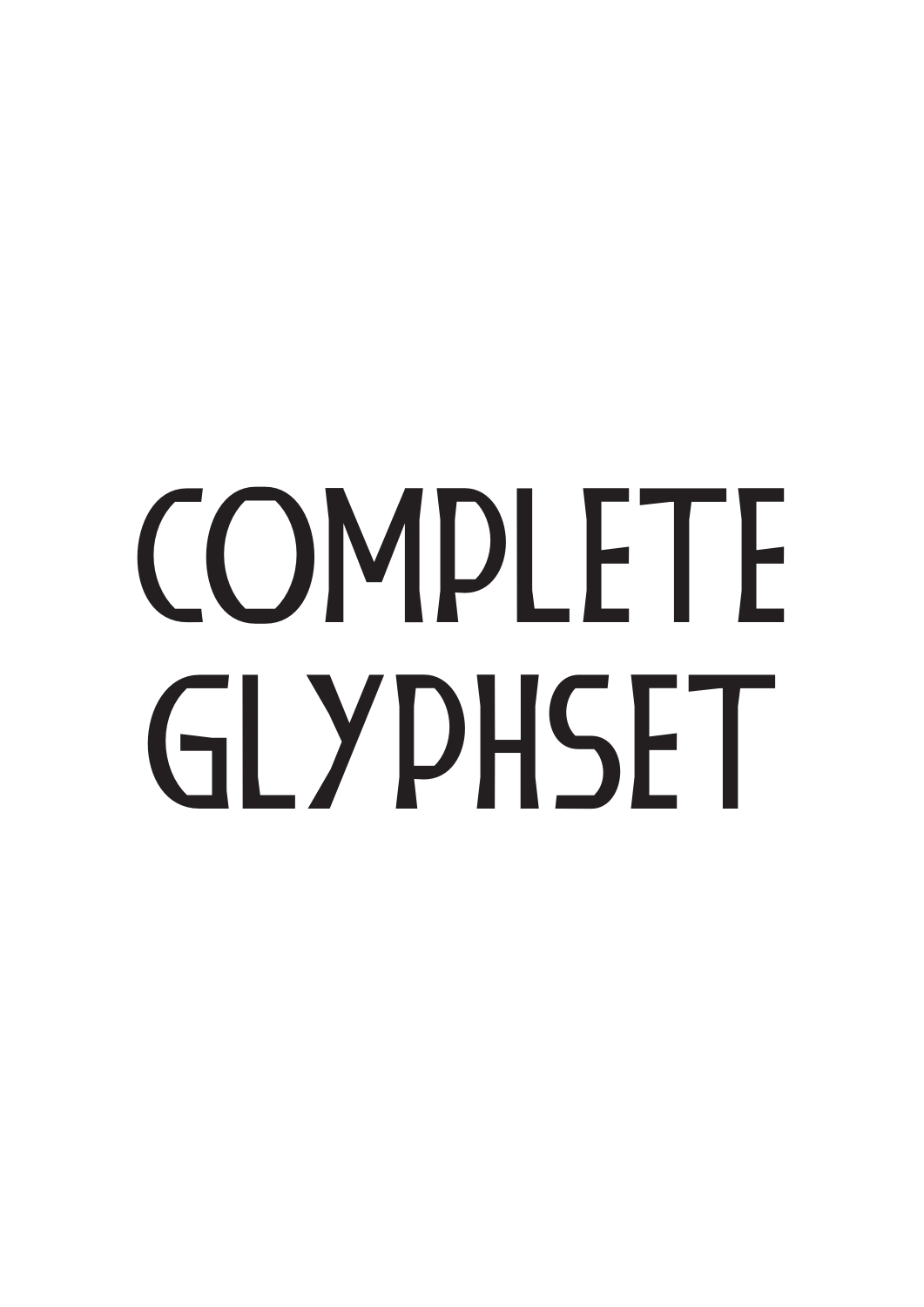AĀĀĀĀĀĀAĀĀĀÆBCC ČÇĊDĐĎĐEĒĔĒËĖĒĒĘFGĞĢĠ H # İ Ü Ī Ī Ï İ Ī Ī I U K Ķ L Ī L Ļ L Ł M N N ŇŅŅÑOŎŎÖŐŐŎŐŒPÞ QRRRSSSSSBTFTTJUŪŪ<br>ÜŪŰŪŲŮVWŴŴŴWXY **ŽŶŸŸZŽŽZRĀŘĀĀĀĀÆDLĒ** QRRŖSŚŠȘȘABZKMNNDØR ds F & E E E E E E E E R A Q Y Y P Q K V V T Z C Č Č Ç Ċ d Õ ď đ P P P P P P P P P P H J J gghhirriririjikkllllletmnn П П П П О О О О О О О О О О О Р Р Ч Г Г Г Г  $S\ \ \tilde{S}\ \ \tilde{S}\ \ S\ \ S\ \ \mathsf{B}\ \ \mathsf{I}\ \ \tilde{\mathsf{I}}\ \ \tilde{\mathsf{I}}\ \ \mathsf{I}\ \ \mathsf{II}\ \ \mathsf{II}\ \ \mathsf{II}\ \ \mathsf{II}\ \ \mathsf{III}\ \ \mathsf{III}\ \ \mathsf{III}\ \ \mathsf{III}\ \ \mathsf{V}\ \ \mathsf{VV}\ \ \mathsf{V}$ **W W W W X Y I I I I I Z Z Z Z E E E E E E E Z** aå a æ b c č č ç d d' đ e é ě ê è è è F g ğ g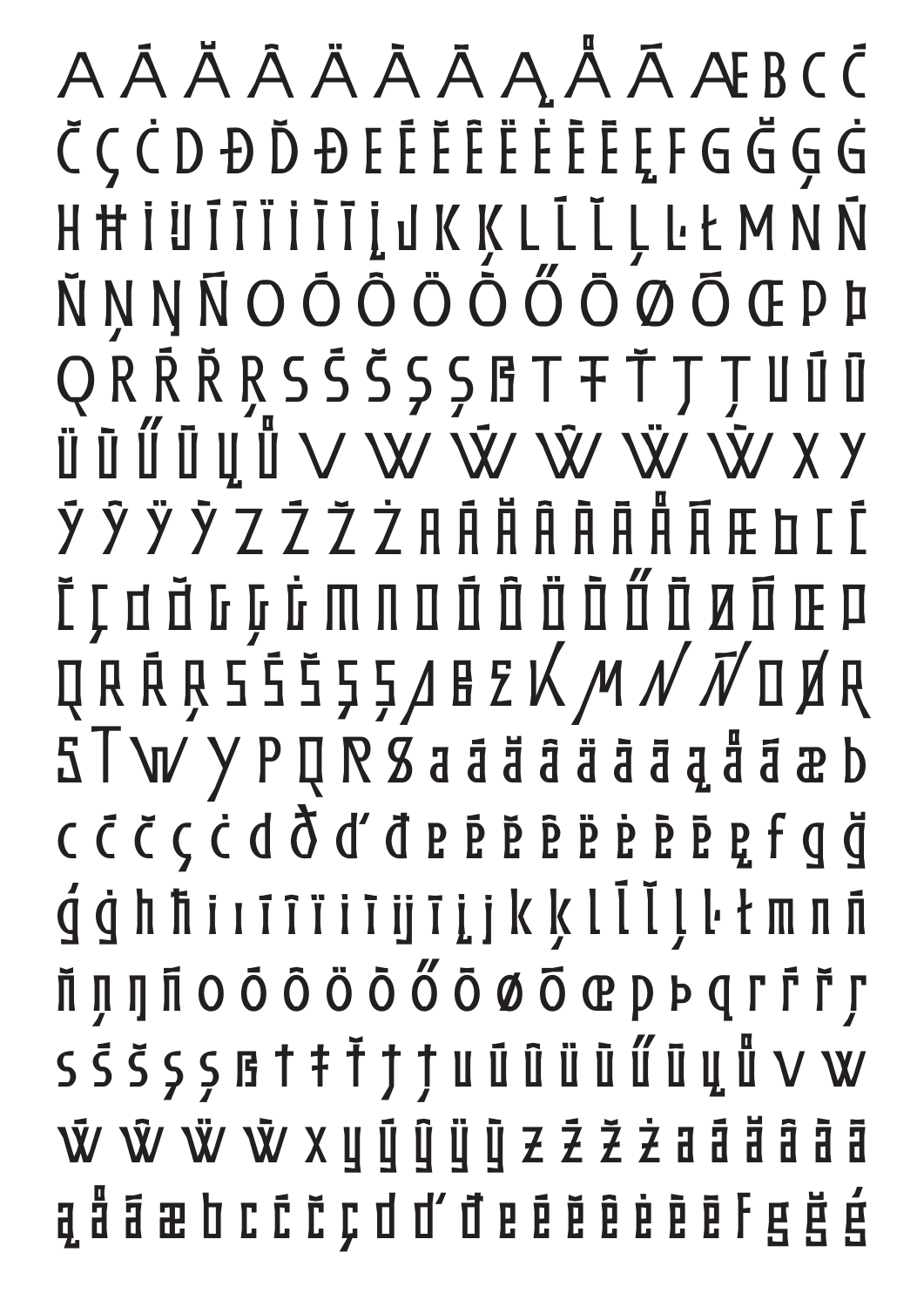$\dot{g}$  o ó ô ö ö ő ő ø ő œ p q s ś š  $\gamma$   $\ddot{\gamma}$   $\ddot{\gamma}$   $\ddot{\gamma}$ SSŠŠŠYЎЎЎЎ AV AXLA @ VF IIT WwW TV ff ffi ffl fi fl tv M M A A **ÄAÄÄÄÆBCÇDÕEĒĒĒFG** HIIIIIIKLMNNDOÖÖÖGPPQ RSBTTUŨŨÜŬVWŴŴŴŴXY **ŽŽŽŽRS<sup>4</sup> "0123456789@II** [2] [3] [4] [5] [6] [7] [9] [9] 《u》 《l》 《z》 《s》 《4》 (G) (G) (7) (G) (4) (F) 1 2 3 4 5 **ME 0 0 2 3 4 5 6 7 6 9 8 8 <sub>0 1 2</sub>**  $3455799$ <sup>UI23456799/1/<sub>2</sub>1/<sub>2</sub><sup>3</sup>/<sub>4</sub>.,:;</sup>  $...||P|| \cdot$  \* # / \ ( ) [ ] [ ] - - - $1.4117$  (c) c) "'d \$ E + \ + x + = ) (  $\|\Psi\mathbf{u}\mathbf{v}\wedge\mathbf{v}\rightarrow\mathbf{v}\vee\mathbf{v}\in\mathbb{R}\leftrightarrow\mathbb{C}$ ◆ O □ 選品 中空 D 可 H B O R P  $'$ lit  $*$  M  $\leftarrow \rightarrow$  M  $\ominus$   $\Box$   $F$  R  $\triangleright$   $\Box$   $\odot$